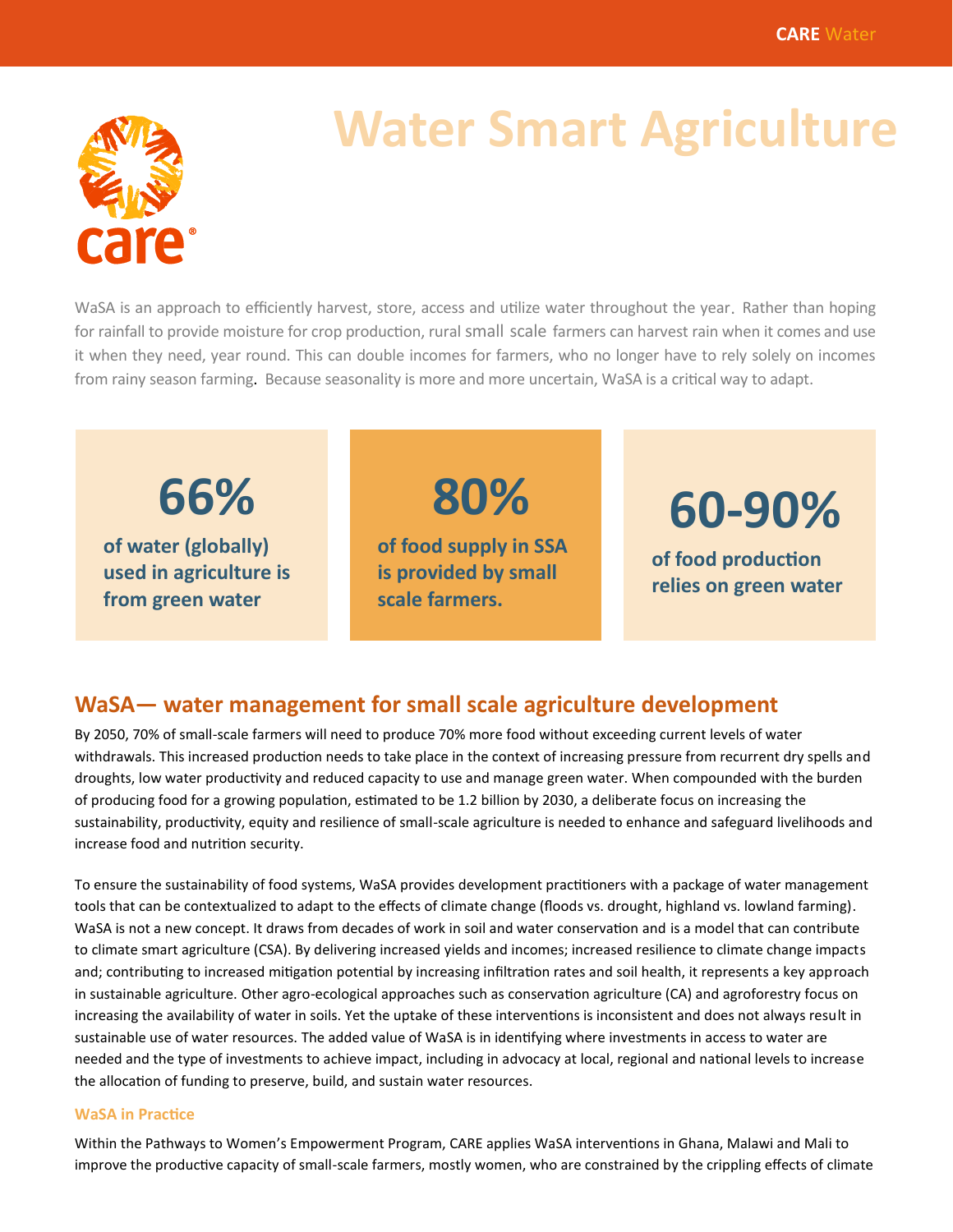change and other environmental challenges, lack of access to land, water, productive assets, and extension services.

Through capacity building efforts the WaSA through Pathways CARE has reached more than 6 000 farmers,

# **Water Smart Agriculture can help smallscale farmers increase production by up to 100%, and increase their incomes through dry season farming.**

mostly women, in Malawi, Ghana and Mali, enhancing skills for enhancing soil water on fields.

In **Ghana** WaSA interventions have influenced farmers to engage in dry season farming using water from boreholes installed for domestic water supply, adding dietary diversity and income from sale of vegetables.

In Central **Mali** where women have access to only 10% of productive land, interventions to reclaim degraded soils have increased women's access to land. Coupled with irrigation WaSA interventions have led to increased productivity by women farmers.

In **Uganda**, the application of WaSA techniques such as rainwater harvesting to facilitate dry season crop production enabled farmers to double their incomes. Access to irrigation water from harvested rainfall enabled farmers to engage in dry season vegetable production, resulting in a dry season income stream that they normally did not have. Dry season crop production has proved more lucrative than rainfall season farming targeted for staple cereals production.

WaSA type interventions are apparent in other CARE programing aimed at improving food and nutrition security through access to boreholes and small reservoirs. For a continent where only 4% of productive land is irrigated, adding to existing irrigation increases food output and opportunities for farmers to engage in markets.

### **Delivering Results**

WaSA is not about just accessing blue water, which is limited and difficult for small-scale farmers to harvest from new

sources. Relying primarily on blue water therefore can limit small-scale farmers from increasing production or incomes during dry seasons. Limited access to water is a core constraint to building resilience capacity as any interventions focused on increasing the productive capacity of small scale farmers cannot be sustainable without a focused agenda on increasing access to water. WaSA focuses on 3 approaches:

**Irrigation smart** – invest in efficient small scale irrigation **Rainfall smart** – reduce runoff, maximize infiltration, harvest rain water

**Soil smart** - initial investment for farmer, in soil management to enhance soil health and capacity to retain moisture.

By investing in WaSA, CARE can support farmers to:

- increase yields with less water
- increase investments in accessing water, and
- increase awareness/commitment to equity mechanisms and the role of farmers in managing water
- Increase the capacity to adapt to climate change

### **The Ideal WaSA Package**

WaSA can be applied at multiple scales. As such, the WaSA package has multiple targets – farmers, private sector ad governments. WaSA is therefore a set of interventions targeted at multiple scales, and varies depending on environment and challenges. The ideal WaSA package is environment specific, and comprises tools and practices for farmers, approaches for private sector engagement (for example markets and access to markets), broader government engagement and budget allocation targeted at enabling small-scale farmers access to water, including enabling environment, and advocating for water access as an enabler for local development.

**Farmers:** package of environment specific interventions: soil moisture conservation/management, green water use, efficient irrigation use

**Private Sector:** Driving demand for new technologies and practices, information exchange comprising market opportunities locally and nationally

**Local/National Governments:** Identifying where to invest and targeting investments in water for agriculture for increased food production and sustainable livelihoods.

**Regional/National Global:** Advocacy for improved water use as a key ingredient for enhanced food production and livelihoods investments.